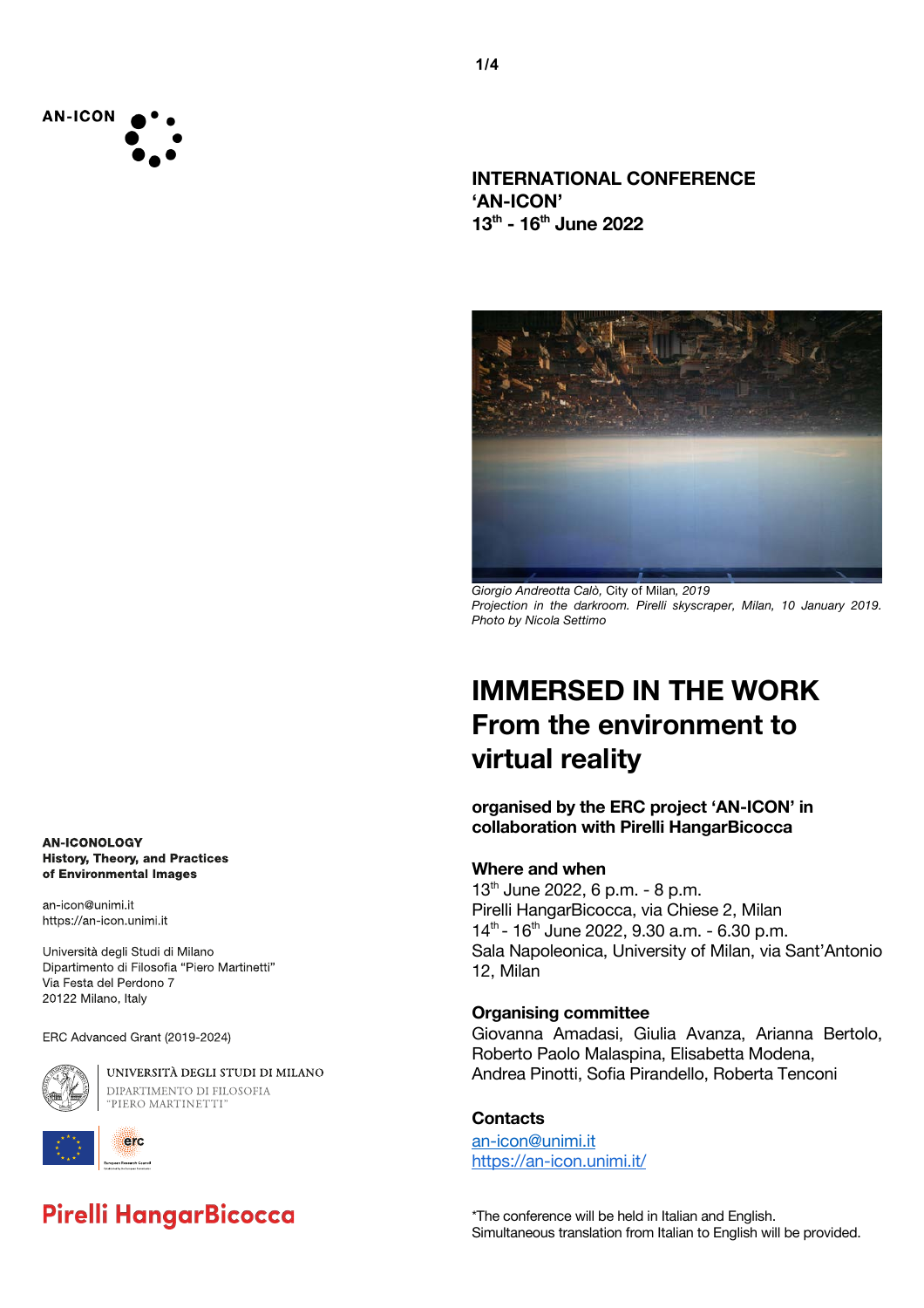**Monday, June 13th 2022 Pirelli HangarBicocca** 

### **18.00**

Welcome address

### **18.15 - 20.00**

*Superfici e profondità. Cinema, scultura e installazione nell'opera di Giorgio Andreotta Calò e Rosa Barba / Surfaces and depths. Cinema, sculpture and installation in the work of Giorgio Andreotta Calò and Rosa Barba* Conversation between Rosa Barba (visual artist) and Giuliana Bruno (Harvard University)

Conversation between Giorgio Andreotta Calò (visual artist) and Riccardo Venturi (art historian and critic)

# **Tuesday, June 14th 2022 Sala Napoleonica, Università Statale di Milano**

\_\_\_\_\_\_\_\_\_\_\_\_\_\_\_\_\_\_\_\_\_\_\_\_\_\_\_\_\_\_\_\_\_\_\_\_\_\_\_\_\_\_\_\_\_

**09.00** 

Welcome address

Chair: Andrea Pinotti (Università Statale di Milano)

# **09.30 - 10.30**

Mieke Bal (cultural theorist, critic and video artist) *Con-temporary: Thinking and feeling together* The audience is invited to watch in advance *Don Quijote: Sad Countenances. Episode 6: Narrative Stuttering*. The video is available at this link: https://bit.ly/3lnaaed.

### **10.30 - 11.30**

Lara Conte (Università degli Studi Roma Tre)

*La modalità curatoriale di Germano Celant, tra esperienza immersiva e pratica dell'Archivio / Germano Celant's curatorial approach, between immersive experience and archive practice*

**11.30 - 12.00** 

### Coffee break

# **12.00 - 13.00**

Annette Urban (Ruhr-Universität Bochum) *Mutual assimilations: Unstable relations between work and environment in VR art and exhibitions*

# **13.00 - 14.00**

Lunch break

Chair: Giancarlo Grossi (Università Statale di Milano)

### **14.00 - 15.00**

Dive In: Performance in immersive environments

S()fia Braga (visual artist), I Stalk Myself More than I Should*: Online narratives to disrupt and investigate*  Interveillance *and digital bodies politics within centralized social media platforms*

Julia Reich (Ruhr-Universität Bochum), *Encountering absent bodies: The artist's doubled and multiplied self in virtual performances*

Elise Jouhannet (Université Paris III - Sorbonne Nouvelle), *Techniques and poetics of the submarine in film: A pretext for an archeology of immersion*

Chair:

Elisabetta Modena (Università Statale di Milano)

### **15.00 - 16.00**

Cristina Baldacci (Università Ca' Foscari Venezia) *La mostra come 'scripted space'. Le installazioni immersive di Rosa Barba e Philippe Parreno / The exhibition as a 'scripted space': Rosa Barba's and Philippe Parreno's immersive installations*

**16.00 - 16.30**  Coffee break

### **16.30 - 17.30**

Giovanna Amadasi and Roberta Tenconi (Pirelli HangarBicocca)

*Costruire esperienze. La mostra come dispositivo immersivo in Pirelli HangarBicocca / Constructing experiences: The exhibition as an immersive device at Pirelli HangarBicocca*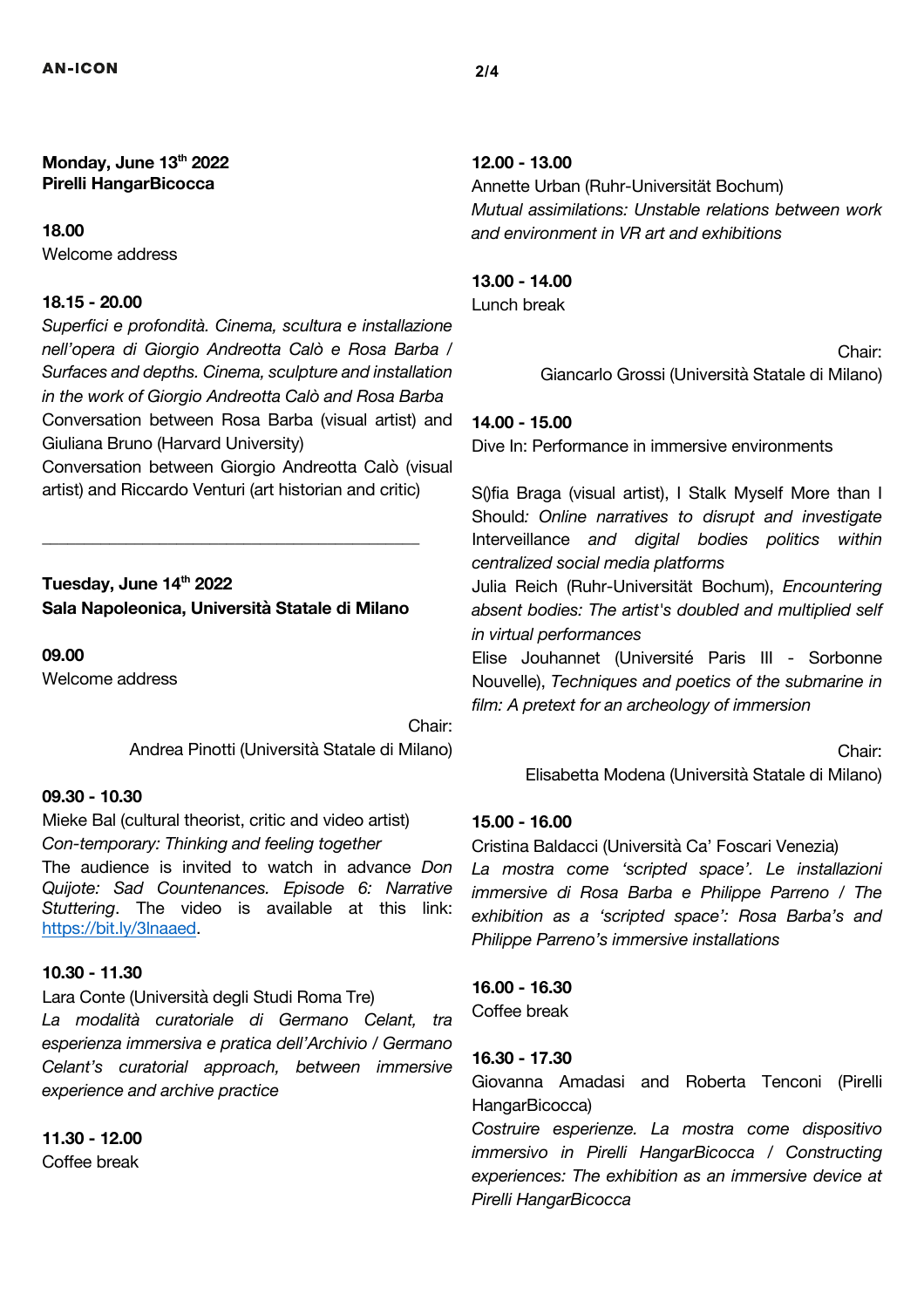### **17.30 - 18.30**

Vincenzo Trione (Università IULM, Milano) *Tra Euripide e Wagner. I concerti rock / Between Euripides and Wagner: Rock concerts*

# Wednesday, June 15<sup>th</sup> 2022 **Sala Napoleonica, Università Statale di Milano**

\_\_\_\_\_\_\_\_\_\_\_\_\_\_\_\_\_\_\_\_\_\_\_\_\_\_\_\_\_\_\_\_\_\_\_\_\_\_\_\_\_\_\_\_\_

Chair: Federica Cavaletti (Università Statale di Milano)

# **09.30 - 10.30**

Elisabetta Modena (University of Milan) *Immersive stories in contemporary art*

### **10.30 - 11.30**

Francesco Tedeschi (Università Cattolica del Sacro Cuore di Milano) *Dall'interno all'esterno (e viceversa) / From inside to outside (and vice versa)*

**11.30 - 12.00**  Coffee break

#### **12.00 - 13.00**

Giuliana Bruno (Harvard University) *The environmentality of immersive projection: The nature of scale*

#### **13.00 - 14.00**

Lunch break

Chair: Sofia Pirandello (Università Statale di Milano)

### **14.00 - 15.00**

Dive In: Performance in immersive environments

Emilio Vavarella (Harvard University), *Other points of view:* THE ITALIAN JOB n.3*,* Lazy Sunday

Dialogue on Laure Prouvost, *I wish we could grab your image and touch you:*  Valentina Bartalesi (Università IULM, Milano),

"*Metafisica poetica": un approccio sensoriale alla* 

*performance filmica nell'opera di Laure Prouvost / "Metafisica poetica": A sensory approach to film performance in Laure Prouvost's work*

Stefano Mudu (Università IUAV di Venezia), Deep See Blue Surrounding You: *un ambiente immersivo composto di oggetti /* Deep See Blue Surrounding You*: An immersive environment made of objects*

> Chair: Pietro Conte (Università Statale di Milano)

**15.00 - 16.00** Dario Gamboni (Université de Genève) *Mobilis in mobili: The house museum as a selfimmersion device*

**16.00 - 16.30** Coffee break

### **16.30 - 18.30**

Roundtable with Lucia Corrain (Università di Bologna), Filippo Fimiani (Università degli Studi di Salerno) and Stefano Velotti (Sapienza. Università di Roma) *Ieri e oggi: limiti e promesse dell'esperienza immersiva / Yesterday and today: Limits and promises of the immersive experience*

**Thursday, June 16th 2022 Sala Napoleonica, Università Statale di Milano**

\_\_\_\_\_\_\_\_\_\_\_\_\_\_\_\_\_\_\_\_\_\_\_\_\_\_\_\_\_\_\_\_\_\_\_\_\_\_\_\_\_\_\_\_\_

Chair: Anna Caterina Dalmasso (Università Statale di Milano)

### **09.30 - 10.30**

Giorgio Zanchetti (Università Statale di Milano) *"Looking glass". Qualche riflessione sulla trasparenza come dispositivo di presentazione e rappresentazione spaziale /* "*Looking glass": Reflections on transparency as a device for the presentation and representation of space*

### **10.30 - 11.30**

Roberto Pinto (Università di Bologna)

*La storia e le storie attraverso le performance di Jeremy Deller / The history and the tales through the performances of Jeremy Deller*